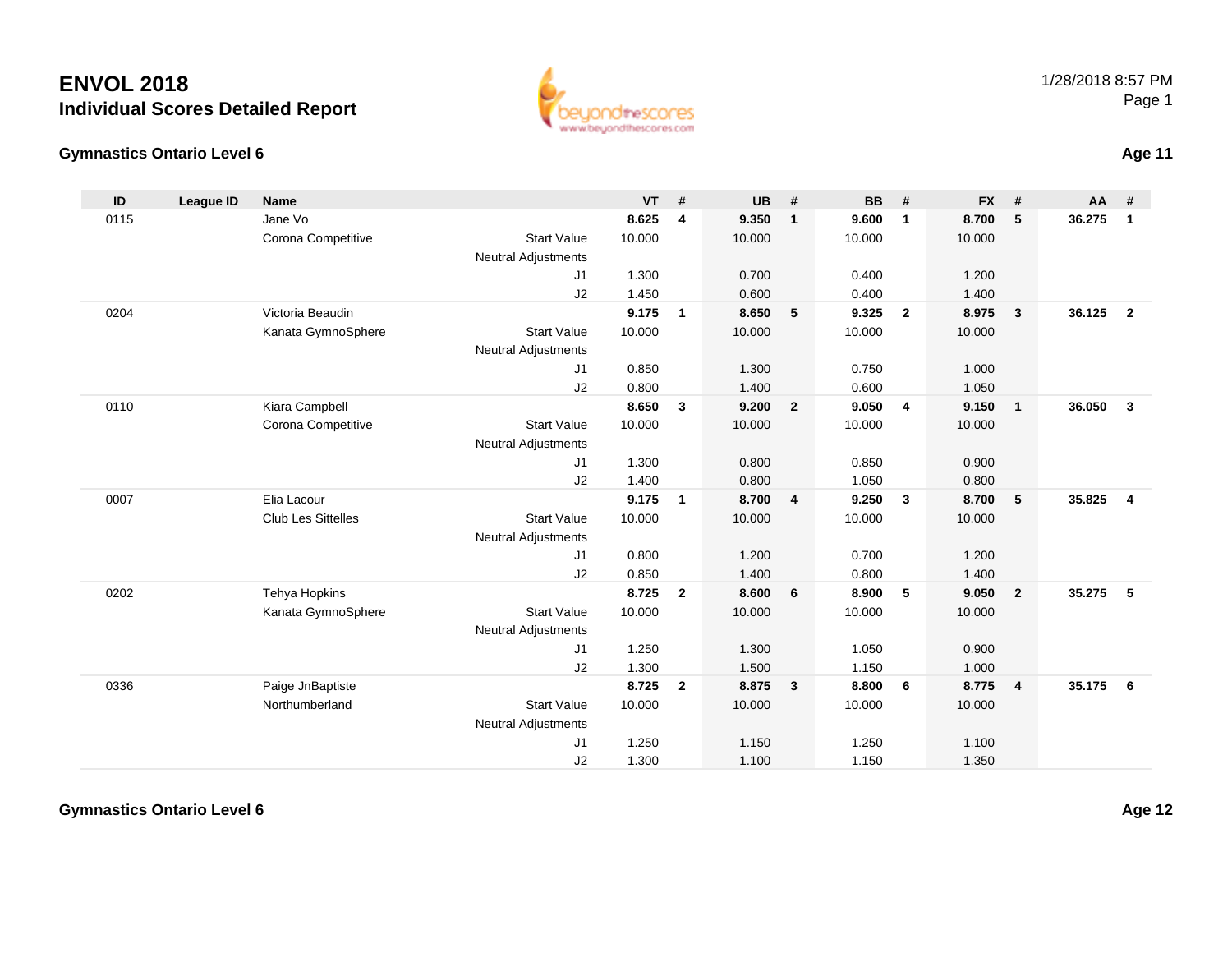

|      |                  |                           |                            | as as arrived for an increme actions. |                         |           |                         |           |                |           |                         |        |                         |
|------|------------------|---------------------------|----------------------------|---------------------------------------|-------------------------|-----------|-------------------------|-----------|----------------|-----------|-------------------------|--------|-------------------------|
| ID   | <b>League ID</b> | <b>Name</b>               |                            | <b>VT</b>                             | #                       | <b>UB</b> | #                       | <b>BB</b> | #              | <b>FX</b> | #                       | AA     | #                       |
| 0200 |                  | Sandrine Dwivedi          |                            | 9.250                                 | $\mathbf{1}$            | 9.750     | $\mathbf{1}$            | 8.600     | $\overline{7}$ | 8.950     | $\overline{4}$          | 36.550 | $\overline{1}$          |
|      |                  | Kanata GymnoSphere        | <b>Start Value</b>         | 10.000                                |                         | 10.000    |                         | 10.000    |                | 10.000    |                         |        |                         |
|      |                  |                           | <b>Neutral Adjustments</b> |                                       |                         |           |                         |           |                |           |                         |        |                         |
|      |                  |                           | J1                         | 0.800                                 |                         | 0.200     |                         | 1.300     |                | 1.000     |                         |        |                         |
|      |                  |                           | J2                         | 0.700                                 |                         | 0.300     |                         | 1.500     |                | 1.100     |                         |        |                         |
| 0201 |                  | Cassidy Vrhovnik          |                            | 8.800                                 | 6                       | 9.200     | $\mathbf{3}$            | 9.200     | $\overline{2}$ | 9.025     | $\overline{\mathbf{3}}$ | 36.225 | $\overline{2}$          |
|      |                  | Kanata GymnoSphere        | <b>Start Value</b>         | 10.000                                |                         | 10.000    |                         | 10.000    |                | 10.000    |                         |        |                         |
|      |                  |                           | <b>Neutral Adjustments</b> |                                       |                         |           |                         |           |                |           |                         |        |                         |
|      |                  |                           | J1                         | 1.100                                 |                         | 0.800     |                         | 0.800     |                | 1.100     |                         |        |                         |
|      |                  |                           | J2                         | 1.300                                 |                         | 0.800     |                         | 0.800     |                | 0.850     |                         |        |                         |
| 0337 |                  | Cruz Nevin                |                            | 8.925                                 | 5                       | 9.350     | $\overline{2}$          | 8.750     | 5              | 9.100     | $\overline{2}$          | 36.125 | $\overline{\mathbf{3}}$ |
|      |                  | Northumberland            | <b>Start Value</b>         | 10.000                                |                         | 10.000    |                         | 10.000    |                | 10.000    |                         |        |                         |
|      |                  |                           | <b>Neutral Adjustments</b> |                                       |                         |           |                         |           |                |           |                         |        |                         |
|      |                  |                           | J1                         | 1.100                                 |                         | 0.600     |                         | 1.200     |                | 0.900     |                         |        |                         |
|      |                  |                           | J2                         | 1.050                                 |                         | 0.700     |                         | 1.300     |                | 0.900     |                         |        |                         |
| 0207 |                  | Abby Martin               |                            | 8.700                                 | 8                       | 8.850     | 5                       | 9.375     | $\overline{1}$ | 9.100     | $\overline{2}$          | 36.025 | $\overline{\mathbf{4}}$ |
|      |                  | Kanata GymnoSphere        | <b>Start Value</b>         | 10.000                                |                         | 10.000    |                         | 10.000    |                | 10.000    |                         |        |                         |
|      |                  |                           | <b>Neutral Adjustments</b> |                                       |                         |           |                         |           |                |           |                         |        |                         |
|      |                  |                           | J1                         | 1.400                                 |                         | 1.200     |                         | 0.650     |                | 0.950     |                         |        |                         |
|      |                  |                           | J2                         | 1.200                                 |                         | 1.100     |                         | 0.600     |                | 0.850     |                         |        |                         |
| 0012 |                  | Amelie Goulet             |                            | 9.100                                 | $\mathbf{3}$            | 8.700     | $6\phantom{1}$          | 9.050     | $\mathbf{3}$   | 8.750     | $\sqrt{5}$              | 35.600 | 5                       |
|      |                  | <b>Club Les Sittelles</b> | <b>Start Value</b>         | 10.000                                |                         | 10.000    |                         | 10.000    |                | 10.000    |                         |        |                         |
|      |                  |                           | <b>Neutral Adjustments</b> |                                       |                         |           |                         |           |                |           |                         |        |                         |
|      |                  |                           | J1                         | 0.800                                 |                         | 1.300     |                         | 0.900     |                | 1.200     |                         |        |                         |
|      |                  |                           | J2                         | 1.000                                 |                         | 1.300     |                         | 1.000     |                | 1.300     |                         |        |                         |
| 0289 |                  | Isabel Mooney             |                            | 9.125                                 | $\mathbf{2}$            | 8.850     | 5                       | 8.950     | $\overline{4}$ | 8.550     | 6                       | 35.475 | 6                       |
|      |                  | <b>Brockville</b>         | <b>Start Value</b>         | 10.000                                |                         | 10.000    |                         | 10.000    |                | 10.000    |                         |        |                         |
|      |                  |                           | <b>Neutral Adjustments</b> |                                       |                         |           |                         |           |                |           |                         |        |                         |
|      |                  |                           | J1                         | 0.900                                 |                         | 1.100     |                         | 1.000     |                | 1.500     |                         |        |                         |
|      |                  |                           | J2                         | 0.850                                 |                         | 1.200     |                         | 1.100     |                | 1.400     |                         |        |                         |
| 0003 |                  | Sophie Cote               |                            | 8.950                                 | $\overline{\mathbf{4}}$ | 8.875     | $\overline{\mathbf{4}}$ | 8.650     | 6              | 8.950     | $\overline{4}$          | 35.425 | $\overline{7}$          |
|      |                  | Club Les Sittelles        | <b>Start Value</b>         | 10.000                                |                         | 10.000    |                         | 10.000    |                | 10.000    |                         |        |                         |
|      |                  |                           | <b>Neutral Adjustments</b> |                                       |                         |           |                         |           |                |           |                         |        |                         |
|      |                  |                           | J1                         | 1.100                                 |                         | 1.000     |                         | 1.400     |                | 1.000     |                         |        |                         |
|      |                  |                           | J2                         | 1.000                                 |                         | 1.250     |                         | 1.300     |                | 1.100     |                         |        |                         |
| 0345 |                  | Kaea Lely                 |                            | 8.750                                 | $\overline{7}$          | 8.600     | $\overline{7}$          | 8.600     | $\overline{7}$ | 9.400     | $\overline{1}$          | 35.350 | 8                       |
|      |                  | Xperience                 | <b>Start Value</b>         | 10.000                                |                         | 10.000    |                         | 10.000    |                | 10.000    |                         |        |                         |
|      |                  |                           | <b>Neutral Adjustments</b> |                                       |                         |           |                         |           |                |           |                         |        |                         |
|      |                  |                           | J1                         | 1.300                                 |                         | 1.500     |                         | 1.500     |                | 0.450     |                         |        |                         |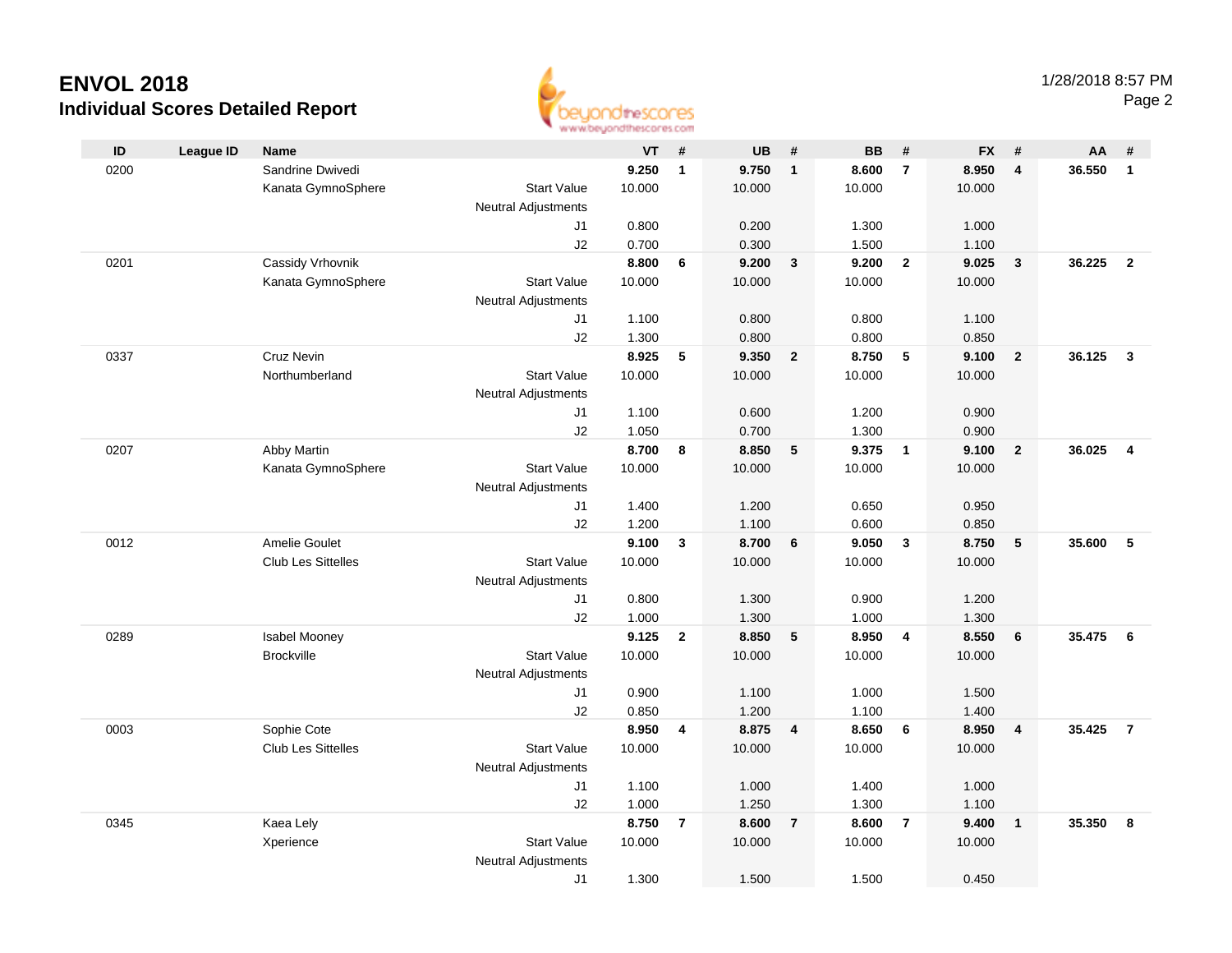

1.200 1.300 1.300 0.750

#### **Gymnastics Ontario Level 6Age 14**

| ID   | League ID | <b>Name</b>                               |                                                  | <b>VT</b> | #            | <b>UB</b>       | #              | <b>BB</b>       | #              | <b>FX</b>       | #                       | AA     | #                       |
|------|-----------|-------------------------------------------|--------------------------------------------------|-----------|--------------|-----------------|----------------|-----------------|----------------|-----------------|-------------------------|--------|-------------------------|
| 0056 |           | Michaela Moreau                           |                                                  | 9.350     | $\mathbf{1}$ | 9.075           | $\overline{1}$ | 9.325           | 3              | 9.525           | $\mathbf{1}$            | 37.275 | $\overline{\mathbf{1}}$ |
|      |           | <b>Champions Gymnastics</b>               | <b>Start Value</b>                               | 10.000    |              | 10.000          |                | 10.000          |                | 10.000          |                         |        |                         |
|      |           |                                           | <b>Neutral Adjustments</b>                       |           |              |                 |                |                 |                |                 |                         |        |                         |
|      |           |                                           | J <sub>1</sub>                                   | 0.650     |              | 0.900           |                | 0.750           |                | 0.400           |                         |        |                         |
|      |           |                                           | J2                                               |           |              | 0.950           |                | 0.600           |                | 0.550           |                         |        |                         |
| 0051 |           | Lina Attard                               |                                                  | 9.100     | $\mathbf{3}$ | 9.000           | $\overline{2}$ | 9.300           | $\overline{4}$ | 9.250           | 3                       | 36.650 | $\overline{2}$          |
|      |           | <b>Champions Gymnastics</b>               | <b>Start Value</b>                               | 10.000    |              | 10.000          |                | 10.000          |                | 10.000          |                         |        |                         |
|      |           |                                           | <b>Neutral Adjustments</b>                       |           |              |                 |                |                 |                |                 |                         |        |                         |
|      |           |                                           | J1                                               | 0.900     |              | 1.000           |                | 0.700           |                | 0.650           |                         |        |                         |
|      |           |                                           | J2                                               | 8.850     |              | 1.000           | $\mathbf{3}$   | 0.700           |                | 0.850           |                         | 36.550 |                         |
| 0262 |           | Kaitlyn Ross<br><b>Club Les Sittelles</b> | <b>Start Value</b>                               | 10.000    | 4            | 8.925<br>10.000 |                | 9.375<br>10.000 | $\overline{2}$ | 9.400<br>10.000 | $\overline{2}$          |        | $\mathbf{3}$            |
|      |           |                                           | <b>Neutral Adjustments</b>                       |           |              |                 |                |                 |                |                 |                         |        |                         |
|      |           |                                           | J1                                               | 1.100     |              | 1.000           |                | 0.550           |                | 0.550           |                         |        |                         |
|      |           |                                           | J2                                               | 1.200     |              | 1.150           |                | 0.700           |                | 0.650           |                         |        |                         |
| 0122 |           | Katherine Hale                            |                                                  | 9.150     | $\mathbf{2}$ | 8.000           | 5              | 9.575           | $\overline{1}$ | 8.925           | 6                       | 35.650 | $\overline{4}$          |
|      |           | Corona Competitive                        | <b>Start Value</b>                               | 10.000    |              | 10.000          |                | 10.000          |                | 10.000          |                         |        |                         |
|      |           |                                           | <b>Neutral Adjustments</b>                       |           |              |                 |                |                 |                |                 |                         |        |                         |
|      |           |                                           | J <sub>1</sub>                                   | 0.850     |              | 1.900           |                | 0.350           |                | 1.100           |                         |        |                         |
|      |           |                                           | J2                                               | 0.850     |              | 2.100           |                | 0.500           |                | 1.050           |                         |        |                         |
| 0224 |           | Avery Maxam                               |                                                  | 8.850     | 4            | 8.450           | $\overline{4}$ | 8.950           | 6              | 8.725           | $\overline{\mathbf{r}}$ | 34.975 | $-5$                    |
|      |           | Cornwall Gymnastics club                  | <b>Start Value</b>                               | 10.000    |              | 10.000          |                | 10.000          |                | 10.000          |                         |        |                         |
|      |           |                                           | <b>Neutral Adjustments</b>                       |           |              |                 |                |                 |                |                 |                         |        |                         |
|      |           |                                           | J1                                               | 1.100     |              | 1.500           |                | 1.100           |                | 1.200           |                         |        |                         |
|      |           |                                           | J2                                               | 1.200     |              | 1.600           |                | 1.000           |                | 1.350           |                         |        |                         |
| 0353 |           | <b>Helaina Bromwich</b>                   |                                                  | 8.600     | 5            | 7.900           | 6              | 8.350           | $\overline{7}$ | 9.175           | 4                       | 34.025 | 6                       |
|      |           | <b>GCGC Gymnastics</b>                    | <b>Start Value</b>                               | 10.000    |              | 10.000          |                | 10.000          |                | 10.000          |                         |        |                         |
|      |           |                                           | <b>Neutral Adjustments</b>                       |           |              |                 |                |                 |                |                 |                         |        |                         |
|      |           |                                           | J <sub>1</sub>                                   | 1.400     |              | 2.000           |                | 1.450           |                | 0.900           |                         |        |                         |
|      |           |                                           | J2                                               |           |              | 2.200           |                | 1.850           |                | 0.750           |                         |        |                         |
| 0226 |           | Ella Lalonde                              |                                                  | 8.600     | 5            | <b>X.XXX</b>    | $\sim$         | 9.175           | 5              | 9.050           | $5\phantom{.0}$         | 26.825 | $\overline{7}$          |
|      |           | Cornwall Gymnastics club                  | <b>Start Value</b><br><b>Neutral Adjustments</b> | 10.000    |              |                 |                | 10.000          |                | 10.000          |                         |        |                         |
|      |           |                                           | J <sub>1</sub>                                   | 1.400     |              |                 |                | 0.900           |                | 0.800           |                         |        |                         |
|      |           |                                           |                                                  |           |              |                 |                |                 |                |                 |                         |        |                         |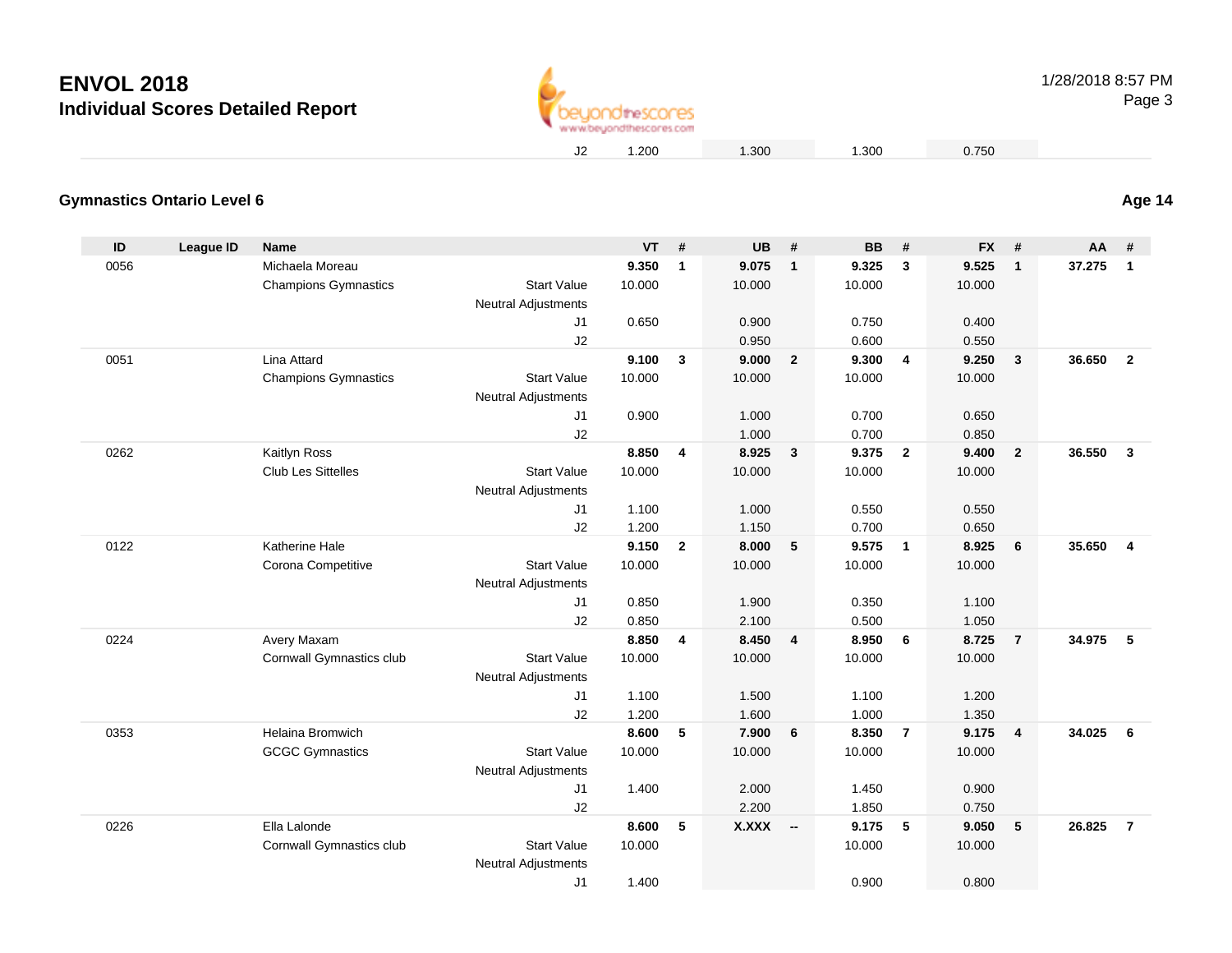

2 0.750 1.100

### **Gymnastics Ontario Level 6**

| ID   | League ID | <b>Name</b>                          |                                                  | <b>VT</b> | #              | <b>UB</b> | #                       | <b>BB</b> | #                       | <b>FX</b> | #                       | AA     | #              |
|------|-----------|--------------------------------------|--------------------------------------------------|-----------|----------------|-----------|-------------------------|-----------|-------------------------|-----------|-------------------------|--------|----------------|
| 0057 |           | Karolina Wawrzyczek                  |                                                  | 9.150     | $\overline{2}$ | 8.850     | $\overline{4}$          | 9.300     | $\overline{\mathbf{4}}$ | 9.350     | $\mathbf{2}$            | 36.650 | $\mathbf{1}$   |
|      |           | <b>Champions Gymnastics</b>          | <b>Start Value</b>                               | 10.000    |                | 10.000    |                         | 10.000    |                         | 10.000    |                         |        |                |
|      |           |                                      | <b>Neutral Adjustments</b>                       |           |                |           |                         |           |                         |           |                         |        |                |
|      |           |                                      | J1                                               | 0.800     |                | 1.200     |                         | 0.650     |                         | 0.600     |                         |        |                |
|      |           |                                      | J2                                               | 0.900     |                | 1.100     |                         | 0.750     |                         | 0.700     |                         |        |                |
| 0120 |           | Shaylin Dagama                       |                                                  | 8.900     | $\overline{7}$ | 8.850     | $\overline{4}$          | 9.475     | $\overline{1}$          | 9.325     | $\mathbf{3}$            | 36.550 | $\overline{2}$ |
|      |           | Corona Competitive                   | <b>Start Value</b>                               | 10.000    |                | 10.000    |                         | 10.000    |                         | 10.000    |                         |        |                |
|      |           |                                      | <b>Neutral Adjustments</b>                       |           |                |           |                         |           |                         |           |                         |        |                |
|      |           |                                      | J1                                               | 1.050     |                | 1.300     |                         | 0.550     |                         | 0.550     |                         |        |                |
|      |           |                                      | J2                                               | 1.150     |                | 1.000     |                         | 0.500     |                         | 0.800     |                         |        |                |
| 0052 |           | Elyse Rahiri                         |                                                  | 8.850     | 8              | 8.975     | $\overline{\mathbf{3}}$ | 9.300     | $\overline{4}$          | 9.175     | 5                       | 36.300 | $\mathbf{3}$   |
|      |           | <b>Champions Gymnastics</b>          | <b>Start Value</b>                               | 10.000    |                | 10.000    |                         | 10.000    |                         | 10.000    |                         |        |                |
|      |           |                                      | <b>Neutral Adjustments</b>                       |           |                |           |                         |           |                         |           |                         |        |                |
|      |           |                                      | J1                                               | 1.100     |                | 1.100     |                         | 0.650     |                         | 0.750     |                         |        |                |
|      |           |                                      | J2                                               | 1.200     |                | 0.950     |                         | 0.750     |                         | 0.900     |                         |        |                |
| 0118 |           | Michaela Namiesviowski               |                                                  | 8.850     | 8              | 9.250     | $\overline{2}$          | 8.925     | 9                       | 9.250     | $\overline{\mathbf{4}}$ | 36.275 | $\overline{4}$ |
|      |           | Corona Competitive                   | <b>Start Value</b>                               | 10.000    |                | 10.000    |                         | 9.700     |                         | 10.000    |                         |        |                |
|      |           |                                      | <b>Neutral Adjustments</b>                       |           |                |           |                         |           |                         |           |                         |        |                |
|      |           |                                      | J1                                               | 1.100     |                | 0.800     |                         | 0.750     |                         | 0.700     |                         |        |                |
|      |           |                                      | J2                                               | 1.200     |                | 0.700     |                         | 0.800     |                         | 0.800     |                         |        |                |
| 0054 |           | Amy McHugh                           |                                                  | 9.300     | $\mathbf{1}$   | 9.425     | $\overline{1}$          | 8.650     | 10                      | 8.825     | 10                      | 36.200 | 5              |
|      |           | <b>Champions Gymnastics</b>          | <b>Start Value</b><br><b>Neutral Adjustments</b> | 10.000    |                | 10.000    |                         | 10.000    |                         | 10.000    |                         |        |                |
|      |           |                                      | J <sub>1</sub>                                   | 0.700     |                | 0.500     |                         | 1.200     |                         | 1.200     |                         |        |                |
|      |           |                                      | J2                                               |           |                | 0.650     |                         | 1.500     |                         | 1.150     |                         |        |                |
| 0315 |           | Florence Gosselin                    |                                                  | 9.050     | 4              | 8.600     | $\overline{7}$          | 9.200     | 5                       | 9.050     | $\overline{7}$          | 35.900 | 6              |
|      |           | <b>Brockville</b>                    | <b>Start Value</b>                               | 10.000    |                | 10.000    |                         | 9.900     |                         | 10.000    |                         |        |                |
|      |           |                                      | <b>Neutral Adjustments</b>                       |           |                |           |                         |           |                         |           |                         |        |                |
|      |           |                                      | J1                                               | 1.000     |                | 1.300     |                         | 0.750     |                         | 0.950     |                         |        |                |
|      |           |                                      | J2                                               | 0.900     |                | 1.500     |                         | 0.650     |                         | 0.950     |                         |        |                |
| 0105 |           | <b>Bridgette D'Ercole</b>            |                                                  | 8.950     | 6              | 8.475     | 8                       | 9.200     | 5                       | 9.250     | 4                       | 35.875 | $\overline{7}$ |
|      |           | <b>Richmond Hill Gymnastics Club</b> | <b>Start Value</b>                               | 10.000    |                | 10.000    |                         | 10.000    |                         | 10.000    |                         |        |                |
|      |           |                                      | <b>Neutral Adjustments</b>                       |           |                |           |                         |           |                         |           |                         |        |                |
|      |           |                                      | J1                                               | 1.100     |                | 1.400     |                         | 0.700     |                         | 0.700     |                         |        |                |

**Age 15**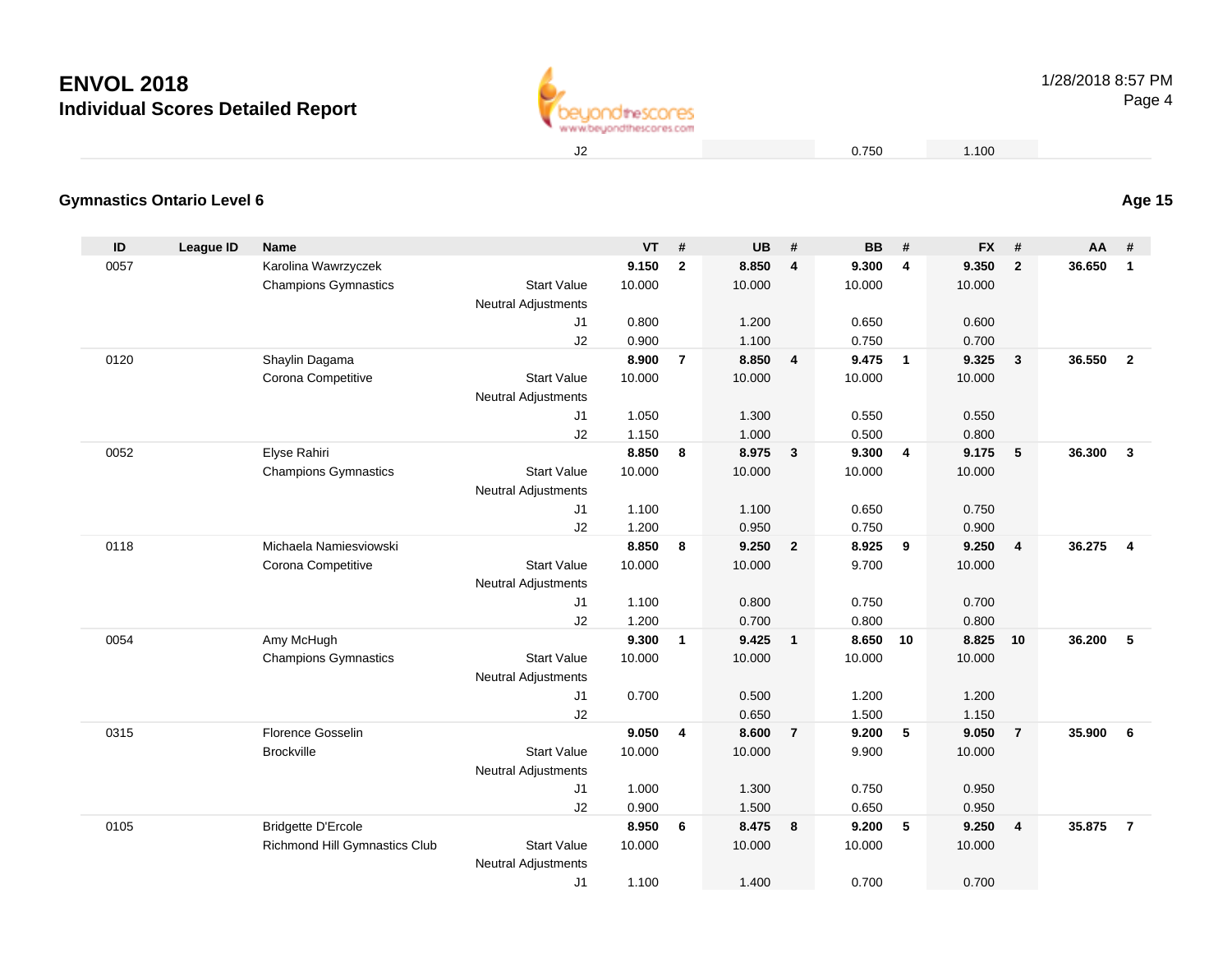

|      |                             | J2                         | 1.000  |    | 1.650  |                | 0.900  |                | 0.800  |                |        |    |
|------|-----------------------------|----------------------------|--------|----|--------|----------------|--------|----------------|--------|----------------|--------|----|
| 0053 | Victoria Park               |                            | 9.100  | 3  | 8.600  | $\overline{7}$ | 9.125  | $\overline{7}$ | 8.975  | 9              | 35.800 | 8  |
|      | <b>Champions Gymnastics</b> | <b>Start Value</b>         | 10.000 |    | 10.000 |                | 10.000 |                | 10.000 |                |        |    |
|      |                             | <b>Neutral Adjustments</b> |        |    |        |                |        |                |        |                |        |    |
|      |                             | J1                         | 1.000  |    | 1.300  |                | 0.800  |                | 0.900  |                |        |    |
|      |                             | J2                         | 0.800  |    | 1.500  |                | 0.950  |                | 1.150  |                |        |    |
| 0350 | Jasmine Hamwi               |                            | 8.600  | 10 | 8.425  | 9              | 9.300  | $\overline{4}$ | 9.475  | $\overline{1}$ | 35.800 | 8  |
|      | <b>GCGC Gymnastics</b>      | <b>Start Value</b>         | 10.000 |    | 10.000 |                | 10.000 |                | 10.000 |                |        |    |
|      |                             | <b>Neutral Adjustments</b> |        |    |        |                |        |                |        |                |        |    |
|      |                             | J1                         | 1.300  |    | 1.550  |                | 0.650  |                | 0.650  |                |        |    |
|      |                             | J2                         | 1.500  |    | 1.600  |                | 0.750  |                | 0.400  |                |        |    |
| 0124 | Daphne Hinoporos            |                            | 8.750  | 9  | 8.750  | 5              | 9.375  | $\overline{2}$ | 8.750  | 12             | 35.625 | 9  |
|      | Corona Competitive          | <b>Start Value</b>         | 10.000 |    | 10.000 |                | 10.000 |                | 9.700  |                |        |    |
|      |                             | <b>Neutral Adjustments</b> |        |    |        |                |        |                |        |                |        |    |
|      |                             | J1                         | 1.200  |    | 1.300  |                | 0.650  |                | 0.950  |                |        |    |
|      |                             | J2                         | 1.300  |    | 1.200  |                | 0.600  |                | 0.950  |                |        |    |
| 0121 | Maddison Brayman            |                            | 8.750  | 9  | 8.675  | 6              | 9.325  | $\mathbf{3}$   | 8.800  | 11             | 35.550 | 10 |
|      | Corona Competitive          | <b>Start Value</b>         | 10.000 |    | 10.000 |                | 10.000 |                | 10.000 |                |        |    |
|      |                             | <b>Neutral Adjustments</b> |        |    |        |                |        |                |        |                |        |    |
|      |                             | J1                         | 1.200  |    | 1.200  |                | 0.600  |                | 1.300  |                |        |    |
|      |                             | J2                         | 1.300  |    | 1.450  |                | 0.750  |                | 1.100  |                |        |    |
| 0322 | Anastasia Kursova           |                            | 8.850  | 8  | 8.400  | 10             | 9.025  | 8              | 9.150  | 6              | 35.425 | 11 |
|      | <b>Rideau Gymnastics</b>    | <b>Start Value</b>         | 10.000 |    | 10.000 |                | 10.000 |                | 10.000 |                |        |    |
|      |                             | <b>Neutral Adjustments</b> |        |    |        |                |        |                |        |                |        |    |
|      |                             | J1                         | 1.100  |    | 1.500  |                | 0.950  |                | 0.900  |                |        |    |
|      |                             | J2                         | 1.200  |    | 1.700  |                | 1.000  |                | 0.800  |                |        |    |
| 0042 | Samantha Callan             |                            | 9.025  | 5  | 7.850  | 11             | 9.175  | 6              | 9.000  | 8              | 35.050 | 12 |
|      | Smiths Falls Gym Stars      | <b>Start Value</b>         | 10.000 |    | 9.500  |                | 10.000 |                | 10.000 |                |        |    |
|      |                             | <b>Neutral Adjustments</b> |        |    |        |                |        |                |        |                |        |    |
|      |                             | J1                         | 1.000  |    | 1.500  |                | 0.750  |                | 0.950  |                |        |    |
|      |                             | J2                         | 0.950  |    | 1.800  |                | 0.900  |                | 1.050  |                |        |    |
|      |                             |                            |        |    |        |                |        |                |        |                |        |    |

#### **Gymnastics Ontario Level 6**

| ID   | League ID | <b>Name</b>                 |                            | VT     | -# | <b>UB</b> | <b>BB</b> | <b>FX</b> | # | $AA$ # |  |
|------|-----------|-----------------------------|----------------------------|--------|----|-----------|-----------|-----------|---|--------|--|
| 0055 |           | Grace Earle                 |                            | 9.300  |    | 9.300     | 9.500     | 9.700     |   | 37.800 |  |
|      |           | <b>Champions Gymnastics</b> | <b>Start Value</b>         | 10.000 |    | 10.000    | 10.000    | 10.000    |   |        |  |
|      |           |                             | <b>Neutral Adjustments</b> |        |    |           |           |           |   |        |  |
|      |           |                             |                            | 0.700  |    | 0.700     | 0.550     | 0.300     |   |        |  |

**Age 16+**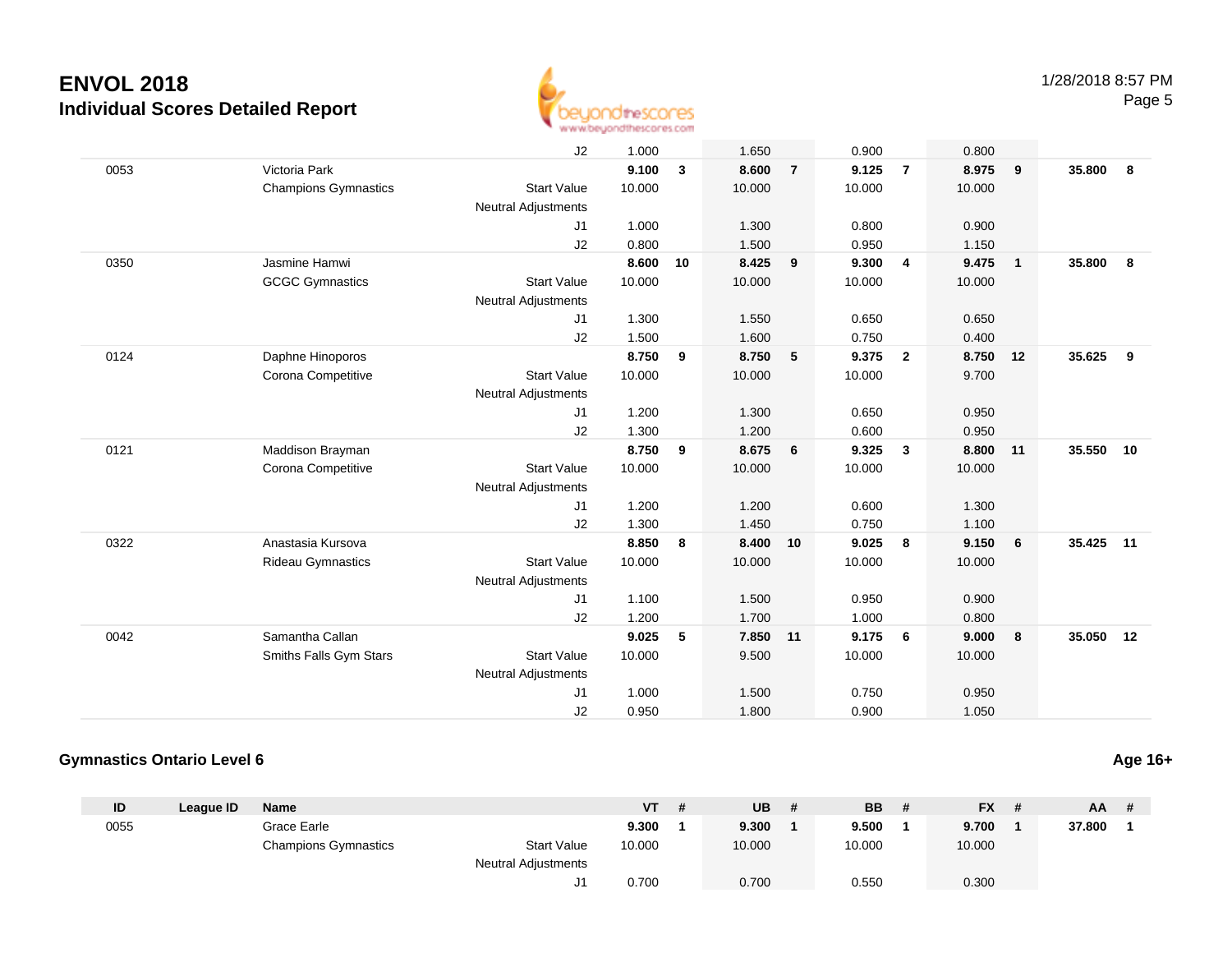

|      |                          | J2                         |        |                | 0.700  |                         | 0.450  |                         | 0.300  |                         |          |                |
|------|--------------------------|----------------------------|--------|----------------|--------|-------------------------|--------|-------------------------|--------|-------------------------|----------|----------------|
| 0005 | Maeve Dixon              |                            | 8.775  | 5              | 8.525  | $\overline{\mathbf{2}}$ | 9.350  | $\overline{2}$          | 9.300  | $\overline{2}$          | 35.950   | $\overline{2}$ |
|      | Club Les Sittelles       | <b>Start Value</b>         | 10.000 |                | 10.000 |                         | 10.000 |                         | 10.000 |                         |          |                |
|      |                          | <b>Neutral Adjustments</b> |        |                |        |                         |        |                         |        |                         |          |                |
|      |                          | J1                         | 1.150  |                | 1.400  |                         | 0.600  |                         | 0.650  |                         |          |                |
|      |                          | J2                         | 1.300  |                | 1.550  |                         | 0.700  |                         | 0.750  |                         |          |                |
| 0119 | Alexa Vecchio            |                            | 8.800  | 4              | 8.525  | $\overline{\mathbf{2}}$ | 9.200  | $\overline{4}$          | 9.125  | $\overline{\mathbf{4}}$ | 35.650   | $\mathbf{3}$   |
|      | Corona Competitive       | <b>Start Value</b>         | 10.000 |                | 10.000 |                         | 10.000 |                         | 10.000 |                         |          |                |
|      |                          | <b>Neutral Adjustments</b> |        |                |        |                         |        |                         |        |                         |          |                |
|      |                          | J1                         | 1.200  |                | 1.400  |                         | 0.750  |                         | 0.900  |                         |          |                |
|      |                          | J2                         |        |                | 1.550  |                         | 0.850  |                         | 0.850  |                         |          |                |
| 0348 | <b>Emily Lusby</b>       |                            | 9.100  | $\overline{2}$ | 8.100  | 5                       | 9.275  | $\overline{\mathbf{3}}$ | 9.000  | 5                       | 35.475   | $\overline{4}$ |
|      | <b>GCGC Gymnastics</b>   | <b>Start Value</b>         | 10.000 |                | 10.000 |                         | 10.000 |                         | 10.000 |                         |          |                |
|      |                          | <b>Neutral Adjustments</b> |        |                |        |                         |        |                         |        |                         |          |                |
|      |                          | J1                         | 0.800  |                | 1.800  |                         | 0.700  |                         | 0.900  |                         |          |                |
|      |                          | J <sub>2</sub>             | 1.000  |                | 2.000  |                         | 0.750  |                         | 1.100  |                         |          |                |
| 0338 | Naomi Klassen            |                            | 8.700  | $\overline{7}$ | 8.350  | $\mathbf{3}$            | 9.200  | $\overline{4}$          | 8.975  | 6                       | 35.225   | 5              |
|      | Northumberland           | <b>Start Value</b>         | 10.000 |                | 10.000 |                         | 10.000 |                         | 10.000 |                         |          |                |
|      |                          | <b>Neutral Adjustments</b> |        |                |        |                         |        |                         |        |                         |          |                |
|      |                          | J1                         | 1.300  |                | 1.700  |                         | 0.850  |                         | 1.100  |                         |          |                |
|      |                          | J2                         |        |                | 1.600  |                         | 0.750  |                         | 0.950  |                         |          |                |
| 0011 | Caroline Champagne       |                            | 8.900  | $\mathbf{3}$   | 8.050  | 6                       | 9.050  | 6                       | 9.175  | $\overline{\mathbf{3}}$ | 35.175   | 6              |
|      | Club Les Sittelles       | <b>Start Value</b>         | 10.000 |                | 9.500  |                         | 10.000 |                         | 10.000 |                         |          |                |
|      |                          |                            |        |                |        |                         |        |                         |        |                         |          |                |
|      |                          | <b>Neutral Adjustments</b> |        |                |        |                         |        |                         |        |                         |          |                |
|      |                          | J1                         | 1.100  |                | 1.500  |                         | 0.850  |                         | 0.700  |                         |          |                |
|      |                          | J2                         |        |                | 1.400  |                         | 1.050  |                         | 0.950  |                         |          |                |
| 0223 | Ava Ter horst            |                            | 8.750  | 6              | 8.150  | $\overline{4}$          | 9.150  | 5                       | 8.875  | 8                       | 34.925   | $\overline{7}$ |
|      | Cornwall Gymnastics club | <b>Start Value</b>         | 10.000 |                | 10.000 |                         | 10.000 |                         | 10.000 |                         |          |                |
|      |                          | Neutral Adjustments        |        |                |        |                         |        |                         |        |                         |          |                |
|      |                          | J1                         | 1.200  |                | 1.700  |                         | 0.850  |                         | 1.200  |                         |          |                |
|      |                          | J2                         | 1.300  |                | 2.000  |                         | 0.850  |                         | 1.050  |                         |          |                |
| 0034 | Maeve Miskelly           |                            | 8.650  | 8              | 6.900  | $\overline{7}$          | 8.325  | $\overline{7}$          | 8.900  | $\overline{7}$          | 32.775 8 |                |
|      | Smiths Falls Gym Stars   | <b>Start Value</b>         | 10.000 |                | 9.900  |                         | 10.000 |                         | 10.000 |                         |          |                |
|      |                          | <b>Neutral Adjustments</b> |        |                |        |                         |        |                         |        |                         |          |                |
|      |                          | J <sub>1</sub>             | 1.300  |                | 3.000  |                         | 1.750  |                         | 1.000  |                         |          |                |
|      |                          | J2                         | 1.400  |                | 3.000  |                         | 1.600  |                         | 1.200  |                         |          |                |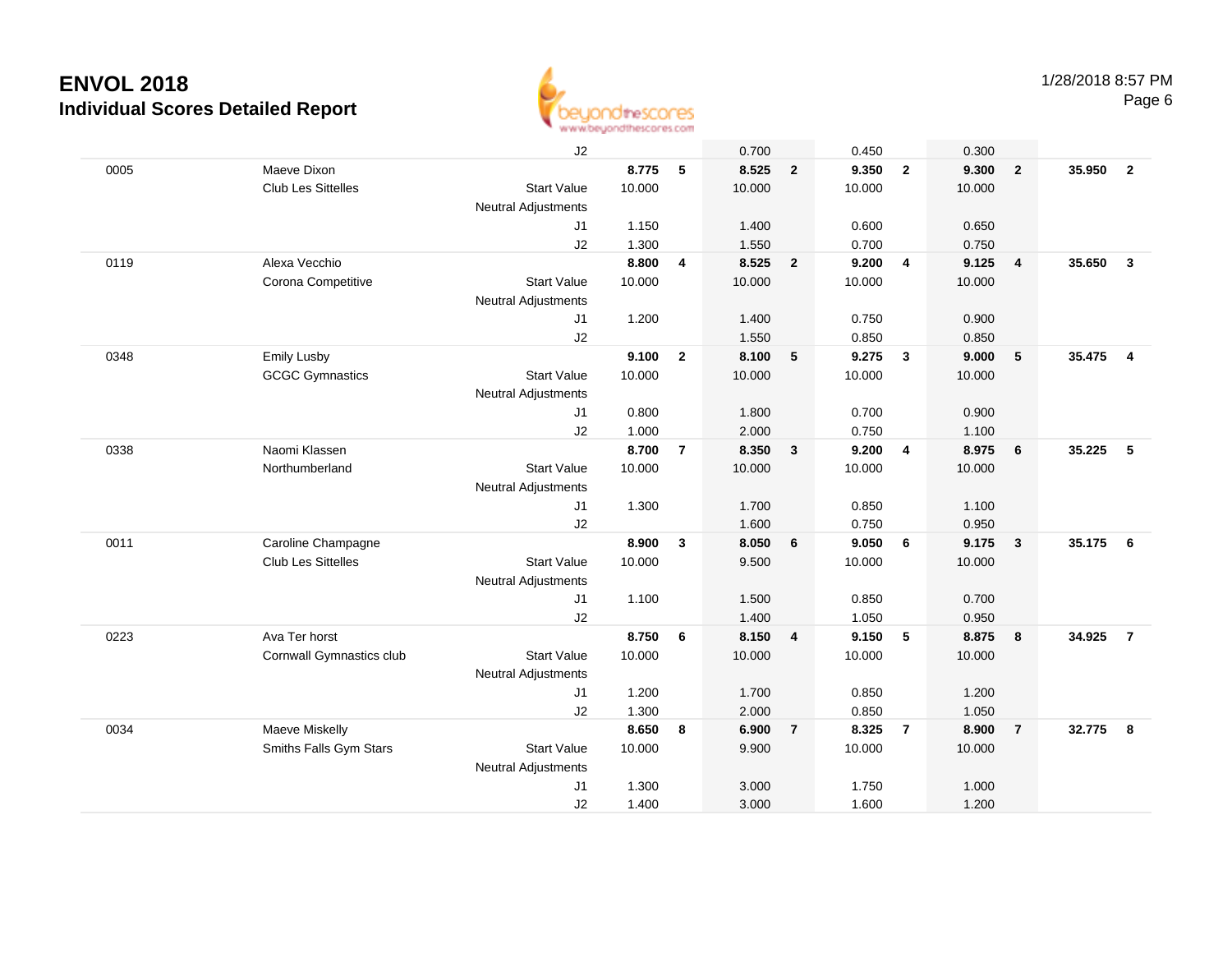#### **Gymnastics Ontario Level 6Age 9-10**

0113

|                    | VT.    | -# | <b>UB</b> | # |   |
|--------------------|--------|----|-----------|---|---|
|                    | 8.850  | -3 | 9.150     | 1 |   |
| <b>Start Value</b> | 10.000 |    | 10.000    |   | 1 |
| l Adjustments      |        |    |           |   |   |
| J1                 | 1.200  |    | 0.900     |   |   |
|                    |        |    |           |   |   |

www.beuondthescores.com

| ID   | <b>League ID</b> | <b>Name</b>        |                            | VT     | $\pmb{\#}$     | <b>UB</b> | $\pmb{\#}$              | <b>BB</b> | $\#$           | <b>FX</b> | #                       | AA       | #                        |
|------|------------------|--------------------|----------------------------|--------|----------------|-----------|-------------------------|-----------|----------------|-----------|-------------------------|----------|--------------------------|
| 0208 |                  | Emma Ireland       |                            | 8.850  | $\mathbf{3}$   | 9.150     | $\mathbf{1}$            | 9.400     | $\mathbf{1}$   | 8.850     | 5                       | 36.250   | $\overline{1}$           |
|      |                  | Kanata GymnoSphere | <b>Start Value</b>         | 10.000 |                | 10.000    |                         | 10.000    |                | 10.000    |                         |          |                          |
|      |                  |                    | <b>Neutral Adjustments</b> |        |                |           |                         |           |                |           |                         |          |                          |
|      |                  |                    | J1                         | 1.200  |                | 0.900     |                         | 0.550     |                | 1.150     |                         |          |                          |
|      |                  |                    | J2                         | 1.100  |                | 0.800     |                         | 0.650     |                | 1.150     |                         |          |                          |
| 0205 |                  | Mila Dwivedi       |                            | 8.500  | 6              | 8.250     | $\overline{7}$          | 9.350     | $\overline{2}$ | 9.200     | $\overline{\mathbf{2}}$ | 35.300   | $\overline{\mathbf{2}}$  |
|      |                  | Kanata GymnoSphere | <b>Start Value</b>         | 10.000 |                | 9.500     |                         | 10.000    |                | 10.000    |                         |          |                          |
|      |                  |                    | <b>Neutral Adjustments</b> |        |                |           |                         |           |                |           |                         |          |                          |
|      |                  |                    | J1                         | 1.600  |                | 1.300     |                         | 0.550     |                | 0.900     |                         |          |                          |
|      |                  |                    | J2                         | 1.400  |                | 1.200     |                         | 0.750     |                | 0.700     |                         |          |                          |
| 0116 |                  | Sydney Freeman     |                            | 8.900  | $\overline{2}$ | 8.700     | $\overline{\mathbf{4}}$ | 9.000     | 3              | 8.575     | $\overline{7}$          | 35.175 3 |                          |
|      |                  | Corona Competitive | <b>Start Value</b>         | 10.000 |                | 10.000    |                         | 10.000    |                | 10.000    |                         |          |                          |
|      |                  |                    | <b>Neutral Adjustments</b> |        |                |           |                         |           |                |           |                         |          |                          |
|      |                  |                    | J1                         | 1.000  |                | 1.400     |                         | 0.950     |                | 1.400     |                         |          |                          |
|      |                  |                    | J2                         | 1.200  |                | 1.200     |                         | 1.050     |                | 1.450     |                         |          |                          |
| 0117 |                  | Mia Jamieson       |                            | 8.750  | 5              | 8.450     | 5                       | 8.650     | 6              | 9.150     | $\overline{4}$          | 35.000   | $\overline{4}$           |
|      |                  | Corona Competitive | <b>Start Value</b>         | 10.000 |                | 10.000    |                         | 10.000    |                | 10.000    |                         |          |                          |
|      |                  |                    | Neutral Adjustments        |        |                |           |                         |           |                |           |                         |          |                          |
|      |                  |                    | J1                         | 1.300  |                | 1.500     |                         | 1.300     |                | 0.850     |                         |          |                          |
|      |                  |                    | J2                         | 1.200  |                | 1.600     |                         | 1.400     |                | 0.850     |                         |          |                          |
| 0203 |                  | Samantha Stafford  |                            | 8.450  | $\overline{7}$ | 8.400     | 6                       | 8.825     | 4              | 9.275     | $\overline{\mathbf{1}}$ | 34.950   | $\overline{\phantom{0}}$ |
|      |                  | Kanata GymnoSphere | <b>Start Value</b>         | 10.000 |                | 10.000    |                         | 10.000    |                | 10.000    |                         |          |                          |
|      |                  |                    | <b>Neutral Adjustments</b> |        |                |           |                         |           |                |           |                         |          |                          |
|      |                  |                    | J1                         | 1.600  |                | 1.500     |                         | 1.150     |                | 0.700     |                         |          |                          |
|      |                  |                    | J2                         | 1.500  |                | 1.700     |                         | 1.200     |                | 0.750     |                         |          |                          |
| 0114 |                  | Ella Lee           |                            | 8.800  | 4              | 9.100     | $\overline{2}$          | 8.225     | $\overline{7}$ | 8.775     | $6\overline{6}$         | 34.900   | 6                        |
|      |                  | Corona Competitive | <b>Start Value</b>         | 10.000 |                | 10.000    |                         | 10.000    |                | 10.000    |                         |          |                          |
|      |                  |                    | <b>Neutral Adjustments</b> |        |                |           |                         |           |                |           |                         |          |                          |
|      |                  |                    | J1                         | 1.300  |                | 0.900     |                         | 1.700     |                | 1.200     |                         |          |                          |
|      |                  |                    | J2                         | 1.100  |                | 0.900     |                         | 1.850     |                | 1.250     |                         |          |                          |
| 0344 |                  | Paytyn Bowden      |                            | 8.500  | 6              | 8.800     | $\mathbf{3}$            | 8.175     | 8              | 9.175     | $\overline{\mathbf{3}}$ | 34.650   | $\overline{7}$           |
|      |                  | Xperience          | <b>Start Value</b>         | 10.000 |                | 10.000    |                         | 10.000    |                | 10.000    |                         |          |                          |
|      |                  |                    | <b>Neutral Adjustments</b> |        |                |           |                         |           |                |           |                         |          |                          |
|      |                  |                    | J1                         | 1.600  |                | 1.300     |                         | 1.900     |                | 0.900     |                         |          |                          |
|      |                  |                    | J2                         | 1.400  |                | 1.100     |                         | 1.750     |                | 0.750     |                         |          |                          |

Jamie Harris **8.950 <sup>1</sup> 8.000 <sup>8</sup> 8.800 <sup>5</sup> 8.775 <sup>6</sup> 34.525 <sup>8</sup>**